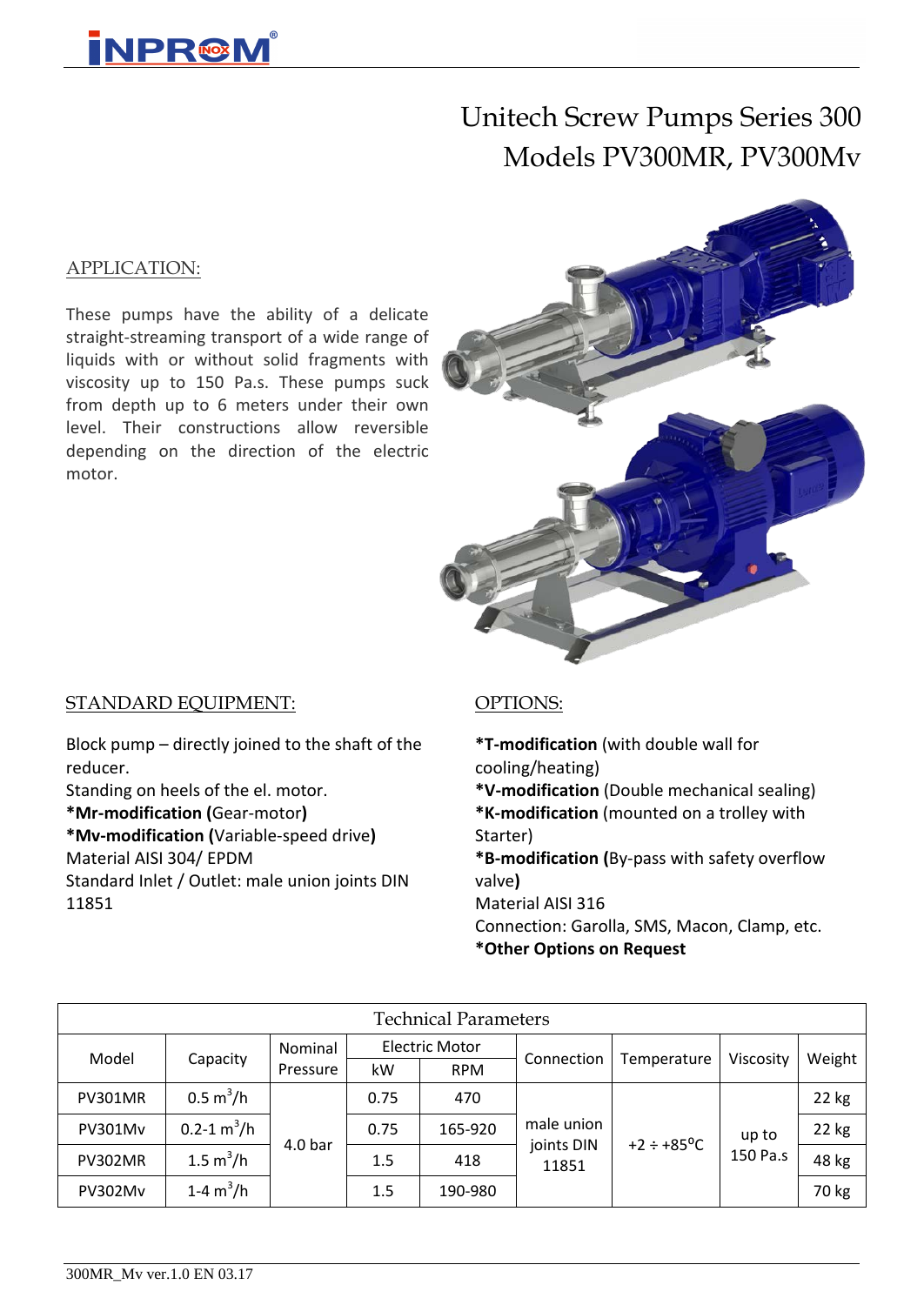



## Characteristic Curves of the Unitech Screw Pumps Series 300 Models PV300

300MR\_Mv ver.1.0 EN 03.17